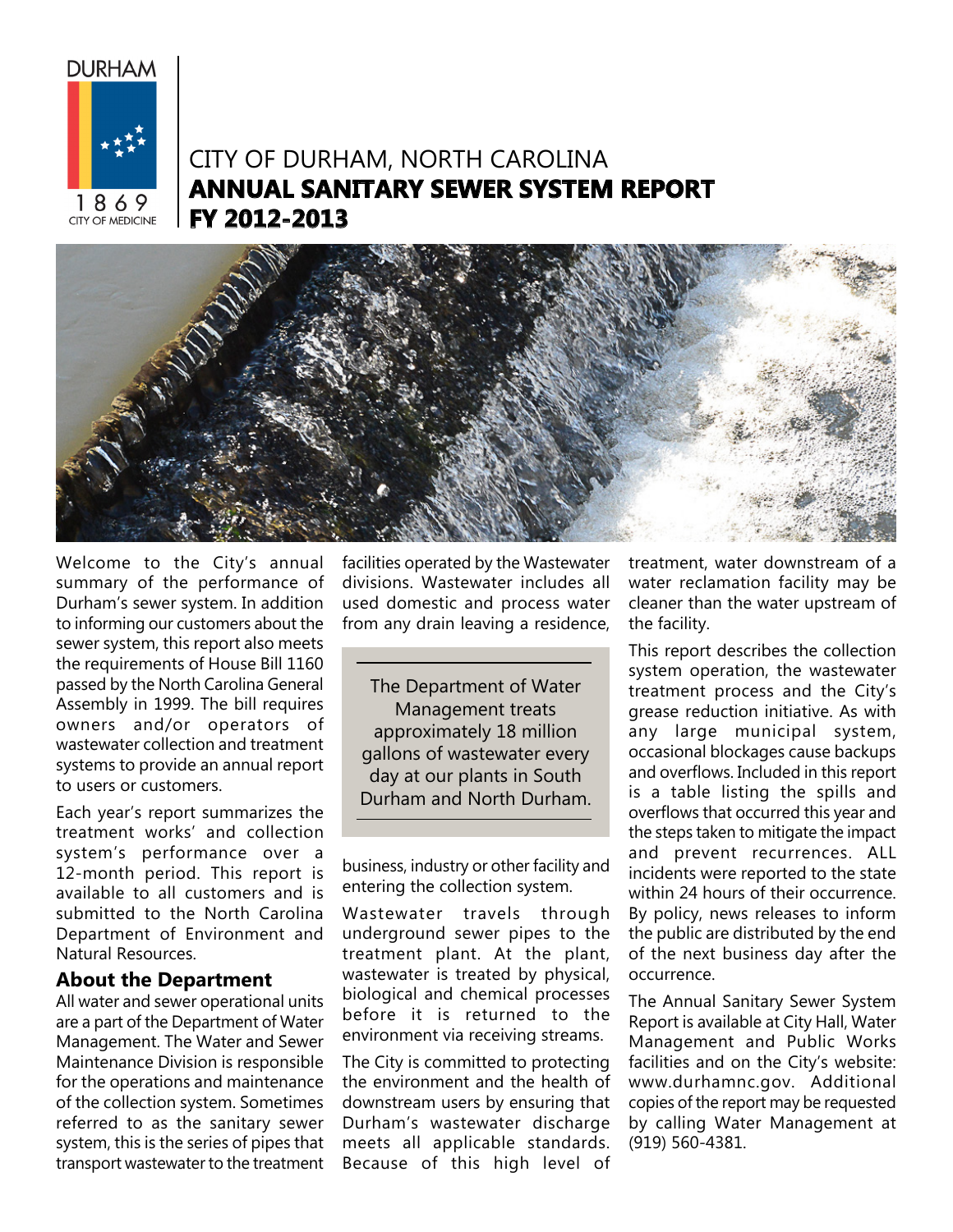| <b>Durham's Sewer System Facilities</b>               |                                                    |                                                   |                                                   |
|-------------------------------------------------------|----------------------------------------------------|---------------------------------------------------|---------------------------------------------------|
|                                                       | <b>Collection System</b>                           | <b>Water Reclamation Facility</b>                 |                                                   |
| <b>Name of Facility</b>                               | <b>Water and Sewer</b><br><b>Operations Center</b> | North Durham Water<br><b>Reclamation Facility</b> | South Durham Water<br><b>Reclamation Facility</b> |
| <b>Permit Number</b>                                  | <b>WQCS00005</b>                                   | <b>NCOO23841</b>                                  | <b>NCOO47597</b>                                  |
| <b>Address</b>                                        | 1110 Martin Luther<br>King Jr. Pkwy.               | 1900 East Club Blvd.                              | 6605 Farrington Rd.                               |
| <b>Operator in Responsible</b><br><b>Charge (ORC)</b> | Andy Brogden                                       | John Dodson                                       | <b>Charles Cocker</b>                             |

### **Down the Drain! Where does it go?**

When wastes exit a home, business or industry via piping, the wastewater enters the collection system. These pipes carry wastewater away from homes, businesses, schools, hospitals and industries.

The waste flows by gravity or may flow to lift stations located in strategic areas throughout the service area. Pumps in the lift stations do just that — they "lift" the wastewater to a higher elevation where it again flows by gravity, ultimately to one of the City's two water reclamation facilities. Sixty-two pump stations for the collection system are monitored and maintained by Plant Maintenance division staff.

Durham sits on a ridgeline that generally runs along Pettigrew Street and the railroad tracks. Wastewater on the north side of the ridgeline flows to the North Durham Water Reclamation Facility and after treatment is ultimately discharged into the Neuse River Basin. The South Durham Water Reclamation Facility receives wastewater that flows south of the ridgeline.

After processing, the discharge flows into the Cape Fear Basin. Durham County owns and operates a third wastewater treatment plant that serves most of Research Triangle Park, Parkwood and a few other southern Durham neighborhoods. The Durham County sewer system report is posted at www.dconc.gov.

### **Collection System Performance**

City departments continue to use the Geographical Information System (GIS) mapping of the collection system which provides an accurate method of tracking both operations and maintenance activities.

Approximately 1,100 miles of the collection system are represented by GIS mapping. During this reporting period, Water and Sewer Maintenance crews and City contractors conducted numerous maintenance activities to clean and rehabilitate the collection system. These maintenance activities include lateral service, flushing, inspection (CCTV), mains replaced, and easements mowed. Maintenance crews repaired/replaced 70 sewer

#### **Wastewater treatment clarifier at North Durham Water Reclamation Facility**



| <b>Maintenance Activities</b> |                    |  |  |
|-------------------------------|--------------------|--|--|
| <b>Activity</b>               | <b>Linear Feet</b> |  |  |
| <b>Lateral Service</b>        | 59,427             |  |  |
| Flushing                      | 1,398,097          |  |  |
| Inspections<br>(CCTV)         | 805,460            |  |  |
| <b>Mains Replaced</b>         | 593.5              |  |  |
| Easements<br>Mowed            | 1,828,037          |  |  |
| <b>Cured in Place</b><br>Pipe | 42,056             |  |  |
| <b>Smoke Testing</b>          | 86,828             |  |  |

services and responded to 527 blockages. Improper disposal of grease continues to be the number one cause of blockages in the sewer system.

City staff will continue to focus resources on repeat blockages and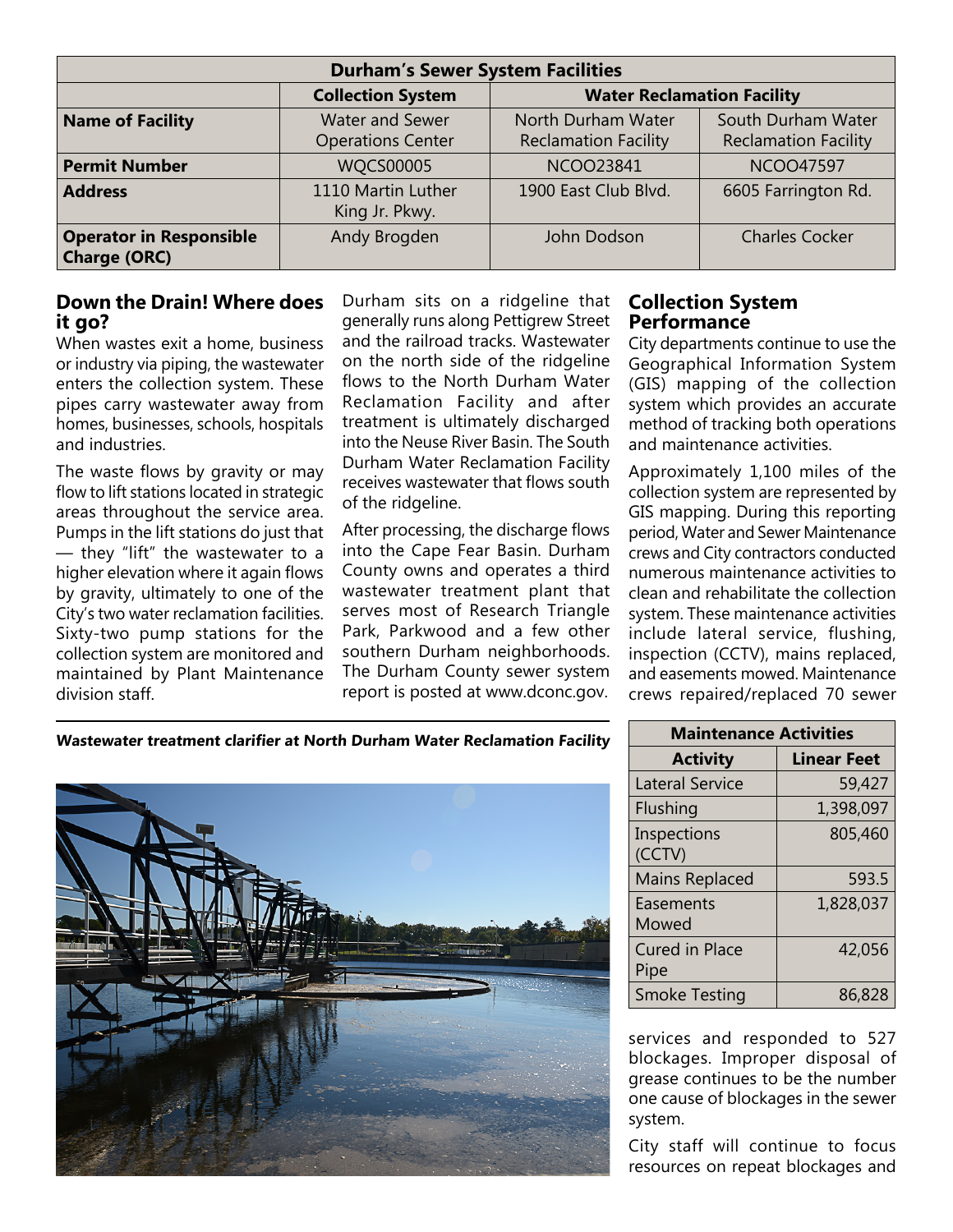

**Chemist Lito Chiu prepares a sample for metal analysis at the South Durham Water Reclamation Facility.** 

promote a maintenance campaign to alleviate the environmental and financial impacts of this problem. One major element of the program has been an extensive cleaning of problem areas of the system. The second major element of the program is the education, prevention and enforcement effort coordinated by the Department's Industrial Pretreatment/FOG Program. Funding of infrastructure rehabilitation is a high priority of the department's Capital Improvement Projects (CIP).

#### **Water Reclamation Facility Plant Performance**

The City's two wastewater treatment facilities — North Durham and South Durham Water Reclamation facilities (WRFs) — have the combined capacity to treat (or reclaim) 40 million gallons per day (MGD) of wastewater. During this reporting period, the average daily flow treated by the two plants was 17.62 MGD.

In October 2012, the North Durham WRF failed its quarterly Whole Effluent Toxicity (WET) test, resulting in the issuance of a Notice of Violation. Subsequent testing conducted in November and December demonstrated a return to "pass" status for the test. The WET test measures the ability of microscopic water fleas (Ceriodaphnia dubia) to both survive and reproduce in the treatment plant's effluent (discharge). For both North and South Durham, the plant effluent makes up 99 percent of the stream

Visit [http://www.durhamnc.](http://www.durhamnc.gov/departments/wm/goflow/atsf.swf) [gov/departments/wm/goflow/](http://www.durhamnc.gov/departments/wm/goflow/atsf.swf) [atsf.swf](http://www.durhamnc.gov/departments/wm/goflow/atsf.swf) to learn more about the wastewater treatment process.

flow at the discharge point. This was the first failure for the facility in 20 years; the cause has not yet been identified, however staff are continually monitoring incoming wastes to prevent future occurrences.

In 2012, new preliminary treatment equipment was installed at the North Durham WRF. The new equipment,

which included new bar screens and a grit washer, allows staff to produce a drier, less odorous material that can be disposed of more economically. Future upgrades include the addition of supplemental carbon and alum feed. These projects will help North Durham meet Stage 1 of the Falls Lake Rules for nutrient reduction.

To ensure long-range compliance with the nutrient reduction requirements of the Falls Lake and Jordan Lake rules, the City will begin phased implementation of the recently completed Water Reclamation Facility Master Plans. The planning effort covers the next 20 years and addresses a number of improvements to meet anticipated regulations.

### **Industrial Pretreatment/FOG Program**

Industrial Pretreatment Program staff survey facilities discharging into the sewer system and issue permits to facilities in certain categories, determined either by the type of business activity they conduct or the type(s) of wastewater discharged from their facility. Permit limits are established based on the ability of the receiving treatment plant either the North Durham Water Reclamation Facility or the South Durham Water Reclamation Facility — to assimilate, treat and remove substances from the waste. Currently, staff monitors 13 significant industrial users and hundreds of commercial establishments with high-strength discharges.

To help in the effort to reduce grease blockages in the sewer system, the Industrial Pretreatment/FOG Program staff coordinates the education and inspection portion of the grease reduction initiative.

Grease may enter the sewer system from either household drains or through poorly maintained grease traps in restaurants and other food service establishments. To meet the 250 mg/L limit for FOG (fats, oils and grease), food preparation and/or